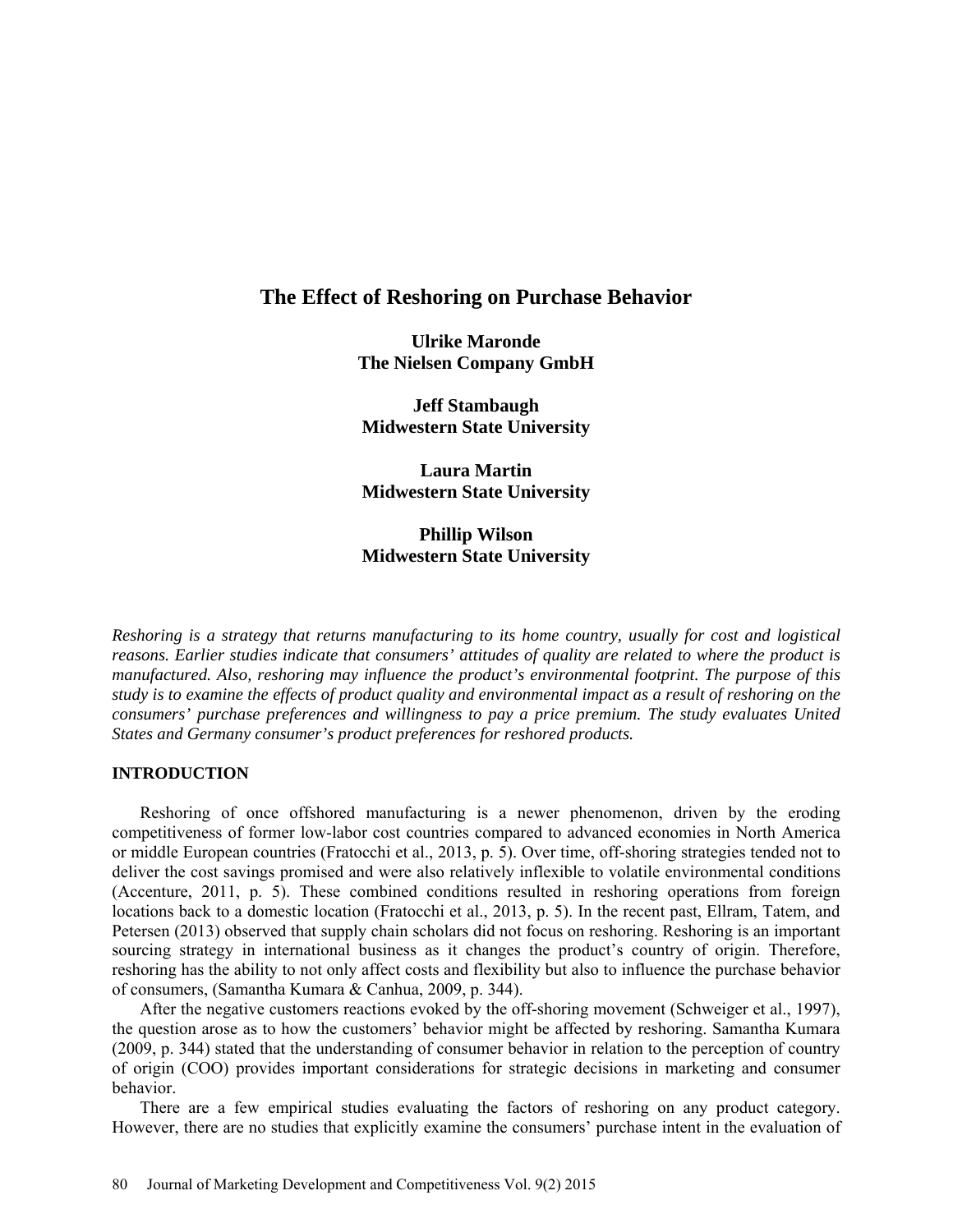reshored products. Therefore, this research intends to identify and investigate the country of origin effects on consumers' product judgment in a cross-national study.

This study investigates if product quality and environmental improvements from reshoring actions affect consumer behavior. The independent variables include the country of origin dimensions; perceived quality improvements and reduced environmental impact. In this study the moderating variable is nationality using German and the United States (US) consumers. The dependent consumer behavior variables are purchase intent and willingness to pay a price premium (WTP).

The number of business enterprises reconsidering their sourcing strategy is constantly growing. Thirty-four percent of larger US manufacturers considered reshoring in 2012 (Simchi-Levi, 2012). For example, Caterpillar invested \$120 million in a new plant in Victoria, Texas, instead of continuing its production in Japan (Simchi-Levi, 2012). But reshoring is not just an American phenomenon. In Germany, around three percent (approximately 570 companies per year) of industrial enterprises reshored their operations. The result is that for every third offshored operation, there was one repatriated between 2007 and 2009 (Kinkel and Maloca, 2009). These numbers clearly illustrate the topical relevance. Although the literature shows evidence for the phenomena and investigates reasons, it has not taken into account the perspective of the consumers. However, research has demonstrated that "Made in" labels affect consumers' product evaluation and purchase behavior (Li et al., 2000).

### **HYPOTHESIS DEVELOPMENT**

Over the last two decades, many North American and European companies have experimented with off-shoring to reduce costs to become more efficient and gain strategic advantage (Aron & Singh, 2005, Fratocchi et al., 2013, p. 5). Developed countries, like the US, shifted large numbers of domestic jobs into Mexico. Over time, China became the off-shoring focus. In more recent times, Bangladesh and Vietnam have partially supplanted China as China's currency began to appreciate (Fine, 2013, p. 6). US domestic apparel manufacturing, in particular, suffered from the off-shoring because off-shoring combined low labor rates with more favorable trade agreements prompted by the US Congress. Through the 1990s, over 40% of apparel purchased in America was produced domestically. In the twenty-first century, it became less than 3% (Berdine et al., 2008; Datta & Christoffersen, 2005).

However, off-shoring strategies have not necessarily led to competitive advantages. Borgmann, Klostermeyer, and Lüdike (2000), Aron and Singh (2005) and Leibl et al., (2009) critically questioned the benefits of off-shoring when wide differences occurred between estimated savings and those achieved. Manufacturers began to recognize that many of the factors forming the basis of their off-shoring decisions drastically changed over the years. Component price, transportation costs, commodity costs and incountry labor rates had dramatically increased over time resulting in diminished cost savings. Greater volatility affects many different variables, from energy to material input prices and exchange rates (Accenture, 2011, p. 5).

Reshoring is the reverse of the previously implemented off-shoring strategy (Fratocchi et al., 2013, p. 5). The progression toward reshoring has experienced a two year lag following off-shoring decisions (Dachs, Kinkel & Waser, 2006).

Location matters not only to the company, but also to some consumers. By understanding the dynamics of how consumers respond to country of origin related information, producers can make more informed choices about the risks and benefits of location decisions like off-shoring or reshoring. The first content analysis of the origin of a product was conducted by Schooler (1965). His findings show the country of origin of a product can have an effect on a consumer's opinion of the product. Papadopoulos and Heslop (1993) redefined country of origin as a multidimensional image of multiple places, when a product may be manufactured in one country but designed, assembled, branded in another country. Papadopoulos and Heslop's (1993) experiments have shown that country of origin was found to be statistically related to consumer product evaluations or choices. In order to assess the possible effects of a location decision on consumers' perceptions of the product, a number of other content analyses have replicated these results (Al-Sulaiti & Baker, 1998; Kaynak & Kara, 2002; Li & Murray, 2000; Paswan,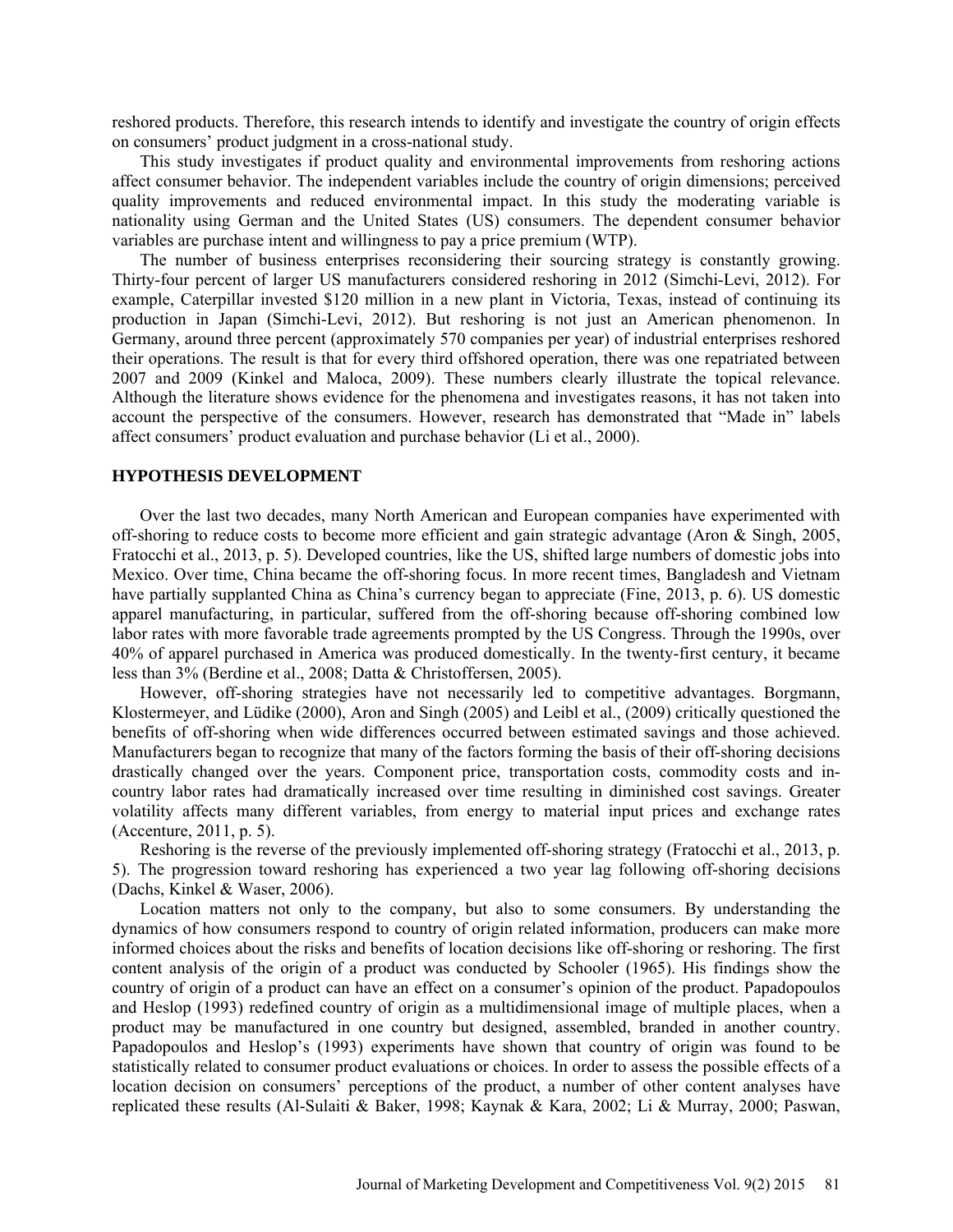Kulkarni, & Ganesh, 2003; Samantha Kumara & Canhua, 2009; Schweiger, Otter, & Strebinger, 1997; Zhang, 1997).

In general, country of origin refers to the 'Made in' product image (Nagashima, 1977, Papadopoulos & Heslop, 1993). Schweiger et al., (1997, p. 5) explain the relationship between country of origin and consumer perception where the label "Made in…" is an information chunk, which substitutes for other pieces of information, which the consumer would otherwise need to evaluate the product. Another way of describing product-country effect is to view products as a bundle of attributes, such as material content, country of origin, and price. In this case, units of product information "cues" which have nothing to do with the physical properties of the product (intrinsic cues), are referred to as extrinsic cues, an example being country of origin (Olson & Jacoby, 1972). Papadopoulos and Heslop (1993, p. 117) concluded that consumers establish feelings, attitudes, and intentions toward the product based on these intrinsic and extrinsic cues. This research investigates three attributes influencing product choice; those being quality, environmental impact, and culture.

#### **Quality**

The consumer's dependency on information cues refers to the consumer's reliance on country of origin information in order to judge the quality of a product (Schooler, 1965). Papadopoulos and Heslop (1993) speculated that consumers in more developed countries tend to regard most products made in less developed countries as being of lower quality. If the manufacturing location chosen is impaired by such a poor quality image, this can affect the consumer's assumptions of quality and the purchase intent. In a worst case scenario, such a reaction can lead to a decline in expected financial return, thus more than offsetting the cost savings realized (Schweiger et al., 1997). Therefore, this could give a competitive advantage to companies that reshore manufacturing to industrialized nations like the US or Germany. Papadopoulos and Heslop's (1993) analysis of several studies supports this assumption. Relative to the views of respondents in the studies, products made in the US were perceived to be highest in quality, products from West Germany or Japan were perceived next highest in quality, and products from other North European countries were next in ranking. A more recent study by Elliott and Cameron (1994) is more distinct with the prime objective to test consumers' responses to the proposition: "Do consumers prefer the local product over the import when price and quality are comparable?" The study was based on 400 respondents from an industrialized country. The findings of their study support the notion that consumers have a general preference for locally made products. Particularly, when the price and quality of the locally made product is equivalent or better, consumers have a strong preference for that product.

Because reshoring shifts production from abroad back to local manufacture, the following hypotheses are posited.

*H1 - Consumers, in the United States (H1<sub>US</sub>) and Germany (H1<sub>Ger</sub>), who perceive a high level of quality improvement, are more likely to prefer reshored products over products produced abroad than consumers who perceive a low improvement in product quality.* 

A study by Miškolci (2011), conducted in the Czech Republic, went a bit further with the objective to investigate consumers' WTP for food quality improvement. The results indicated that 60–70 % of participants stated a WTP for the guaranteed food quality and quality improvements. Furthermore, they are willing to pay an average price premium of 11% for the quality improvement and up to 15% for the guaranteed food quality. Even though this study is focused on food quality, the results might also be applicable for product quality in general. Therefore, the perceived quality improvement resulting from reshoring could have a direct effect on consumers' WTP as hypothesized.

*H2 - Perceived quality improvement influences consumers' WTP in the USA (H2US) and in Germany (H2<sub>Ger</sub>). (WTP conditions include a willingness to pay no premium (H2a), a willingness to pay a moderate premium (H2b), and a willingness to pay high premium (H2c).)*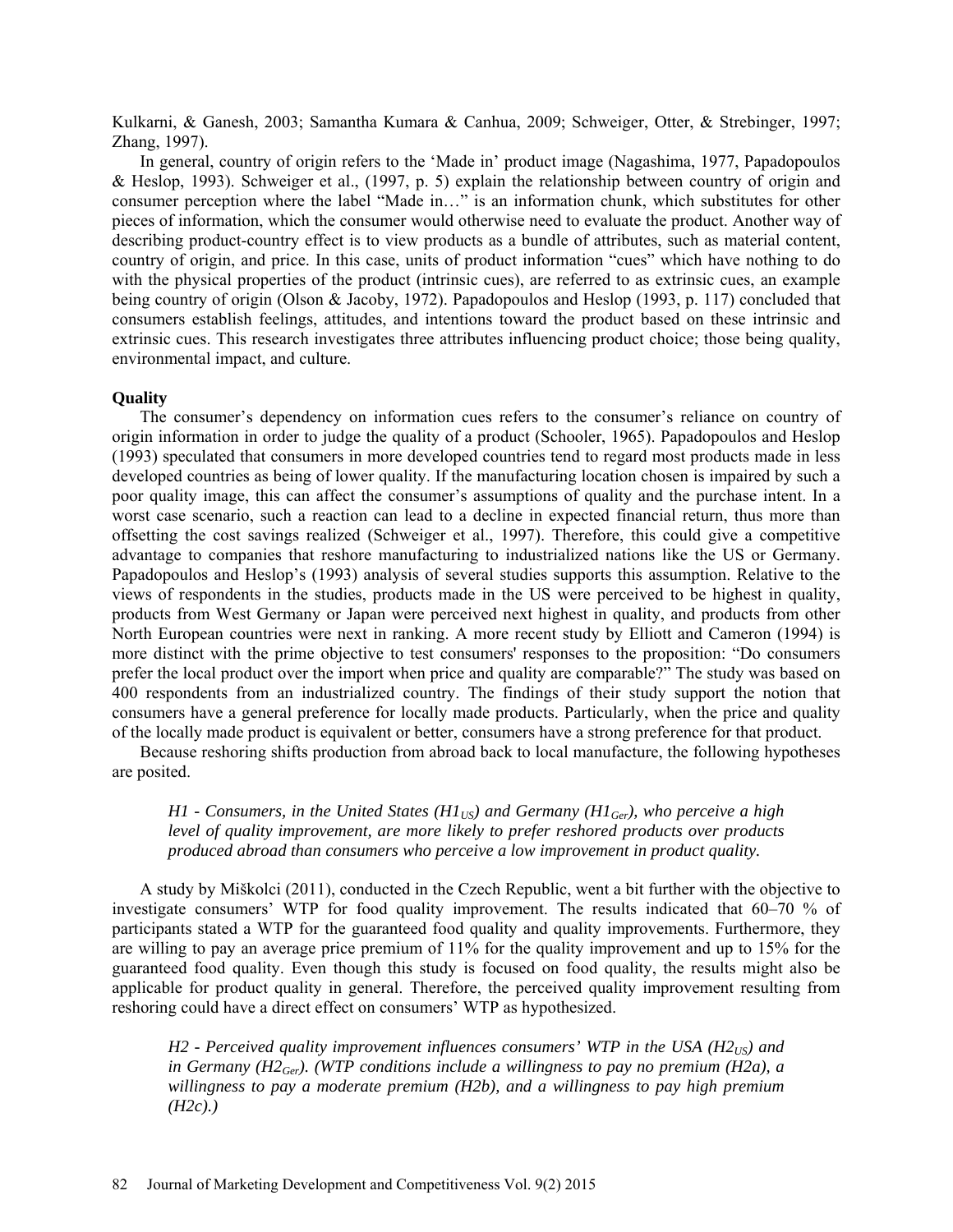## **Environmental Impact**

Over time, the growing social concern for sustainability has been recognized and incorporated in marketing decisions (Murphy & Laczniak, 1991). Sustainability consists of three dimensions: environment, society, and economy (United Nations General Assembly, 2005). Besides the economic concerns mentioned, reshoring addresses the environmental dimension as well. Gray et al (2013, p. 30) asserted ". . . that regulations that consider the whole supply chain, such as carbon labeling, will favor reshoring." The off-shoring process has increased the distance that goods travel until they reach the final market, and therefore, off-shoring has increased the volume of greenhouse gas emissions generated by transportation (Cadarso et al., 2010). For example, imported apparel could have greater transportation emissions via truck or ship instead of lower-emitting options such as trains (Desai, Nassar, & Chertow, 2012, p.61). Because reshoring places manufacturing closer to the final market destination, reshoring decreases the product's environmental impact.

According to Kinnear and Taylor (1973), there exists a positive relationship between environmental concerns and environmentally friendly products. Reshoring's sustainable approach would affect purchase behavior, because environmentally safe purchases addresses the consumer's concern about environmental issues. Many researchers have investigated such an environmental orientation as a variable of consumers' purchase behavior (Amyx et al., 1994, pp. 341–342).

Considering the environmental impact in a more current context, this study proposes the following hypotheses.

 $H3$  - In the US ( $H3_{US}$ ) and in Germany ( $H3_{Ger}$ ), consumers who perceive a high level of *environmental improvement from reshoring are more likely to prefer reshored products than consumers who perceive a low improvement.* 

A multinational study (USA, UK, France, Germany, India, China, Brazil ) indicated that approximately 50% of the respondents would be more inclined to choose products from a company that invested in alternative energy or took some other action be environmentally conscientious (Bonini et al., 2008). In regards to petroleum companies, an additional quarter of respondents said they would even pay a slight premium for environmentally friendly products. In terms of food and beverages, the majority of the respondents claimed to be willing to pay more for food and drinks from companies that address consumers' concerns about health and the environment like waste, pollution, packaging impact, and global warming. The following hypothesis proposes:

*H4 - Environmental improvement as a result of product reshoring influences consumers' WTP in the US (H4<sub>US</sub>) and Germany (H4<sub>Ger</sub>).* 



**FIGURE 1 RESHORING'S INFLUENCES ON CONSUMER BEHAVIOR**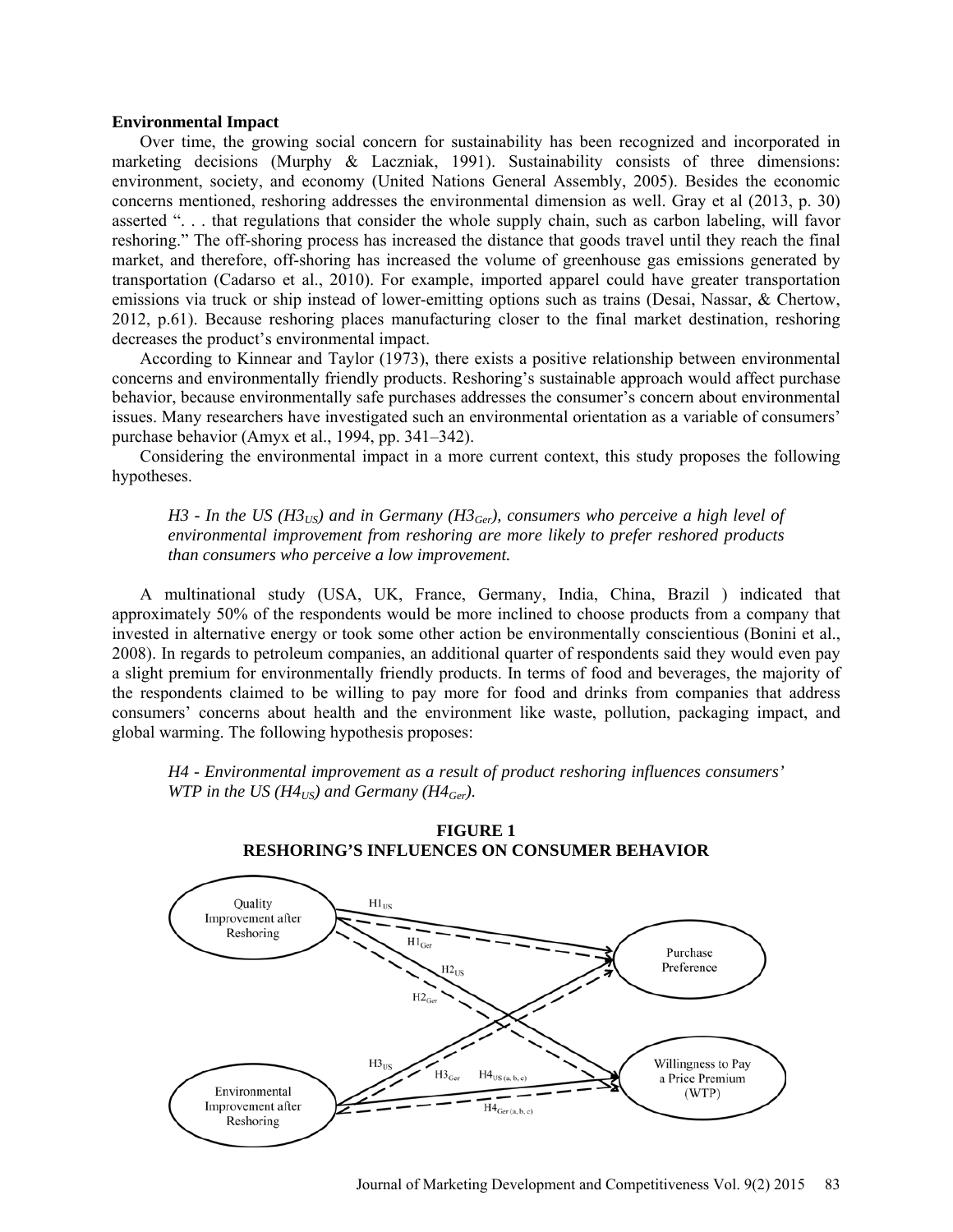### **Culture**

Despite the wide-range of literature on country of origin effects, a theoretical framework for understanding its effects across cultures is lacking (Maheswaran, 1994).

Notwithstanding the diminishing barriers between developed countries, cultural differences are some of the most prevalent factors between countries which influence marketing strategies. Even though culture does not determine the individual behavior of each person within a country, culture-specific factors influence the weight given to the country of origin in product evaluations (Klein, Ettenson, & Morris, 1998).

The cultural dimension study by Hofstede (1980) shows, for example, that the national characteristics of Germany differ from those of the United States. Hofstede and Bond (1988) report strong differences between the two nations regarding uncertainty avoidance, as well as moderate differences regarding power distance and masculinity/femininity. Because different cultures and backgrounds cause dissimilar perceptions among consumers, Gürhan-Canli and Maheswaran (2000) found that country of origin effects vary across cultures on the basis of the diverse cultural patterns present in different countries. Therefore, culture can have a significant impact on how consumers perceive or react to reshoring strategies.

Consumer characteristics vary among nationalities and consequently influence product perceptions. It is hypothesized that nationality influences purchase preferences and willingness by the consumer to pay a price premium.

*H5 - Nationality moderates the relationship between product quality improvement after reshoring and consumers' (1) purchase preference and (2) willingness to pay a price premium.* 

This hypothesis explores the impact of nationality, between US and German consumers, upon consumer purchase preferences and their willingness to pay a price premium after improving product quality and the environmental impact resulting from reshoring.

## **RESEARCH METHOD**

This study is a 2 (high quality vs. low quality)  $x$  2 (high environmental vs. low environmental impact) x 2 (United States vs. Germany) between subject full factorial design. The independent variables are product quality improvement, environmental impact improvement, and nationality. Product quality and environmental impact improvements were manipulated, while nationality was measured. The dependent variables were purchase preference and willingness to pay a price premium (WTP).

To test the hypotheses, an experimental booklet was produced that manipulated the dependent variables, identified the moderator variable, and measured the dependent variables. An English language scenario in combination with an English language questionnaire were created and examined for wording and face validity of the questions by an English speaking marketing researcher. Back translation procedures suggested by Malhotra, Agarwal, and Peterson (1996) were employed to ensure translation integrity and to meet the requirements of a cross-national study.

The reshoring experience of the American manufacturer GE which reshored its assembling line for the GeoSpring water heater in 2011 (Fishman, 2012) combined with a description of product quality by Garvin (1984) was used to ensure realism. Besides the reshoring effort, the booklets' scenarios included no brand information and were generically phrased to avoid perceptions of specific brands or industries.

To operationalize the treatments of improvement in quality and environmental impact after reshoring, the improvement of quality (high/low) and environmental improvement (high/low) were presented in four different scenarios. The manufacturing facility that was depicted was recently moved from a location abroad to the headquarter nation. A fictional press release illustrated the performance of the new facility compared to the previous foreign production.

Quality was manipulated by creating contrasting quality improvements of a reshored production line where high was 25% and low was 5%. The high quality scenario portrayed manufacturing operations which improved the product quality as a result of employing highly skilled workers and an extremely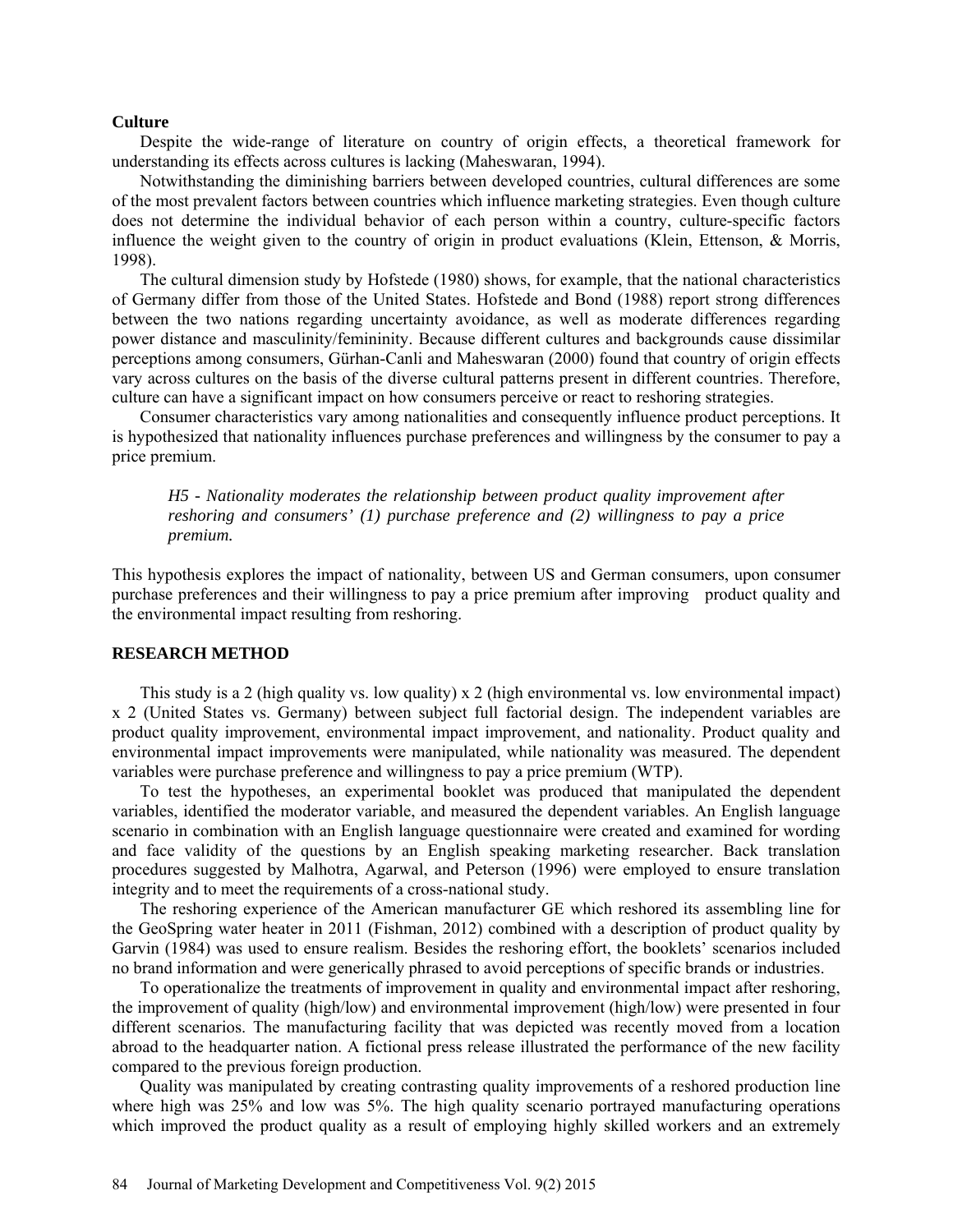effective production line having fewer errors and a high detection rate of flaws. Consistent with Garvin's (1984) eight dimensions of quality, the product was described with a high degree of improvement concerning reliability, durability and features. In the low quality improvement situation, the production line was described as slightly more advanced with minimal reduction of manufacturing errors and flaws, while the product features and durability were portrayed as unchanged compared to the products as manufactured abroad.

Finally, improvement in environmental impact was manipulated through emissions, energy sources, and carbon footprint. The high improvement scenario described a highly regulated manufacturing facility with a drastic reduction in greenhouse gas emissions and mostly powered by renewable energies. The low improvement scenario depicted the production line as slightly advanced regarding environmental issues compared to the foreign production line.

Manipulation checks were included to ensure that the treatment of the independent variables, product quality and environmental impact, were effective. Specifically, items were employed in the research instrument that asked subjects to evaluate the improvement regarding quality and environmentalism.

The independent variable of nationality is a moderator, which is measured based on two questions in the questionnaire. For the cross-national comparison of the results, the first question refers to the participant's nationality and the second, in case that person was born outside of the United States or Germany, refers to the time spent in either country.

Six questions were employed to measure consumer purchase preference and WTP. The first dependent variable of this study was consumer preference. With a seven point Likert format response, the following question measured the consumer's purchase preference towards the reshored product: "I prefer the products of the American plant (or German plant) over the products previously made in the foreign factory."

For WTP, the survey listed the five different price premiums. The price premiums given began with no WTP (0%) and increased incrementally by 5% until the premium reached 20%. The valuation question was: "I prefer the reshored product and would be willing to pay a price premium of  $X\%$ ." WTP was measured by a seven-point Likert format response.

#### **RESULTS AND ANALYSES**

The subjects were 504 students from undergraduate business courses at a midwestern university in the United States and two southwestern universities in Germany. A seven-point Likert type response scale was used in the questionnaire. The students in the sample received the English or German questionnaire, according to their country of residence. The final sample consisted of 409 native students and was split with 201 participants from the United States (116 males and 85 females), and 208 from Germany (113 males and 95 females). Most American participants, 88.6%, were between 16 and 26 years old. The German students on the other hand were slightly older with 93.7% of the sample between 18 and 26 years old. Finally, 99% of the German subjects were business majors as opposed to 93% of the American subjects.

To test the hypotheses, MANOVA as well as ANOVA were used to assess mean differences of the product purchase preference towards reshored products and WTP among the four product quality and environmental improvement scenarios (high quality and high environmental improvement, high quality and low environmental improvement, low quality and high environmental improvement, and low quality and low quality improvement).

Two ANOVAs were performed to test the following hypotheses.

*H1 - Consumers who perceive a high level of quality improvement are more likely to prefer reshored products over products produced abroad than consumers who perceive a low improvement in product quality.* 

 $H3$  - In the US ( $H3_{US}$ ) and in Germany ( $H3_{Ger}$ ), consumers who perceive a high level of *environmental improvement from reshoring are more likely to prefer reshored products than consumers who perceive a low improvement.*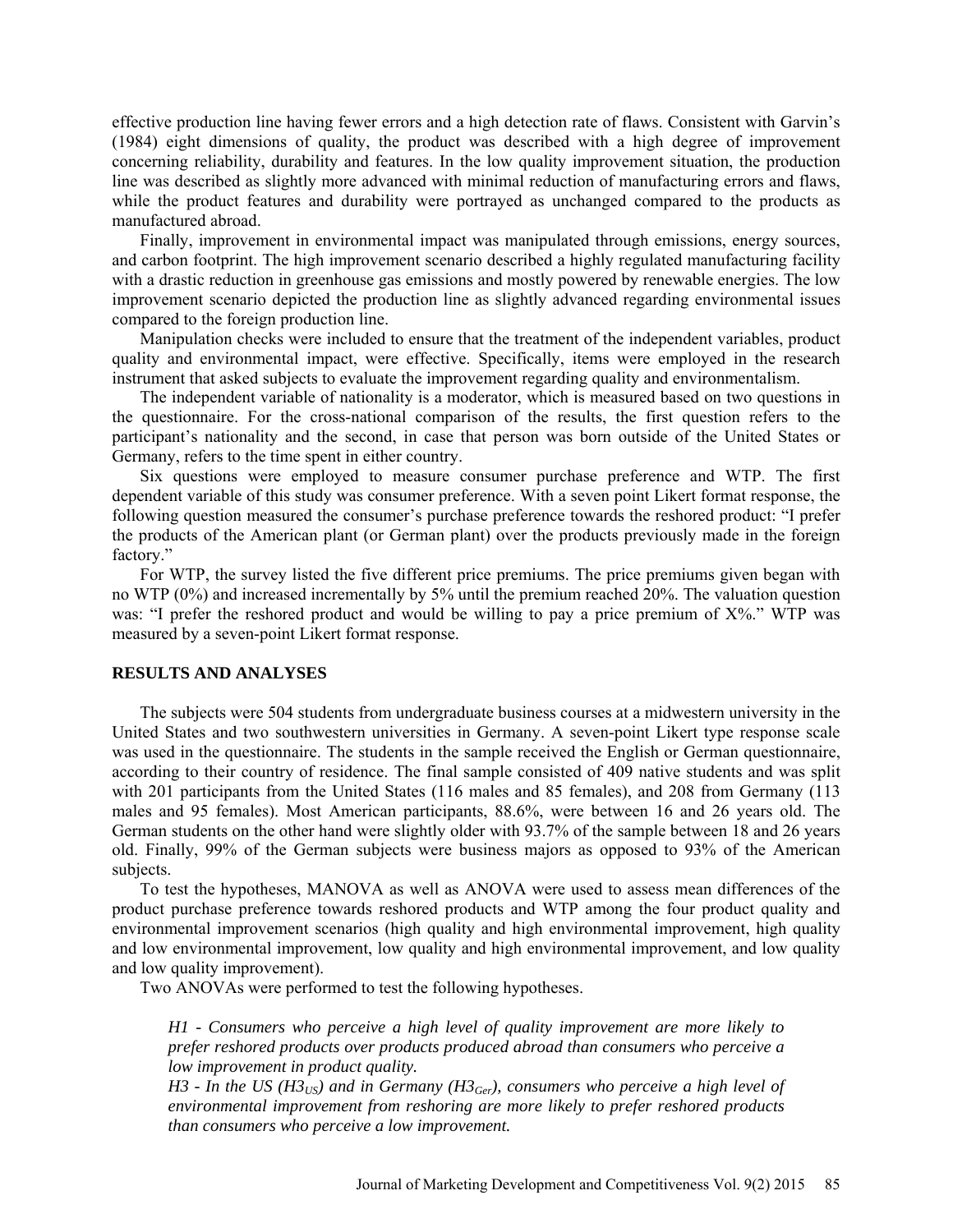Study participants from the United States exhibited no significant preference difference between products with high versus low quality product improvement ( $\bar{x}$  US (High Quality Improvement)=5.63,  $\bar{x}$  US (Low Quality Improvement)=5.29, p=.103). German participants generated similar results ( $\bar{x}$  Ger (High Quality Improvement)=4.97) ( $\bar{x}$ Ger (Low Quality Improvement) = 4.94, p=.811). Hence,  $H1_{US}$  and  $H1_{Ger}$  were not supported, which suggests that, based on the subjects in this study, quality improvements do not influence the consumer's preference towards reshored products.

The study further identified a main effect of environmental improvement on US consumers' product preferences. In the low environmental improvement group, the mean product preference response was 5.24 while the high group was 5.67. The difference was significant ( $F=4.803$ ,  $p<0.045$ ) and  $H_{{\rm 3US}}$  was supported. However, the German mean product preference response was 4.84 in the high environmental improvement group, and a reversed result of 5.05 for the low group. No significance  $(p=310)$  was found for German respondents and  $H3_{\text{Ger}}$  was not supported.

The impact on WTP as a result of perceived quality improvement (H2) and environmental improvement (H4) was assessed using MANOVA as follows.

 $H2$  - Perceived quality improvement influences consumers' WTP in the US ( $H2_{US}$ ) and in *Germany (H2Ger). H4 - Environmental improvement as a result of product reshoring influences consumers' WTP in the US (H4<sub>US</sub>) and Germany (H4<sub>Ger</sub>).* 

Note: WTP choices were the willingness to pay no price premium (H2a), a moderate price premium (H2b), or a high price premium (H2c).

In the case of the US sample, the MANOVA identified a main effect of environmental improvement upon WTP ( $p=0.049$ ) and thus H4 $_{US}$  was supported. A further analysis of US consumers indicated that only  $H4_{\text{US-c}}$  was supported. This indicates that consumers appeared willing to pay higher premiums for reshored products that demonstrated a more favorable environmental impact. The hypothesized positive relationship between environmental improvement and WTP for the German sample was not significant  $(p=426)$  and  $H4_{Ger}$  was not supported. Similarly, the level of perceived quality improvement had no significant influence on WTP in either country ( $p_{US} = 102$ ;  $p_{Ger} = .656$ ). Hence,  $H2_{US}$  and  $H2_{Ger}$  were not supported.

Figure 2 presents the only hypotheses that were supported. A reduction in environmental impact resulting from reshoring led to a purchase preference in US consumers, and US consumers indicated a willingness to pay a price premium for reduced environmental impact.



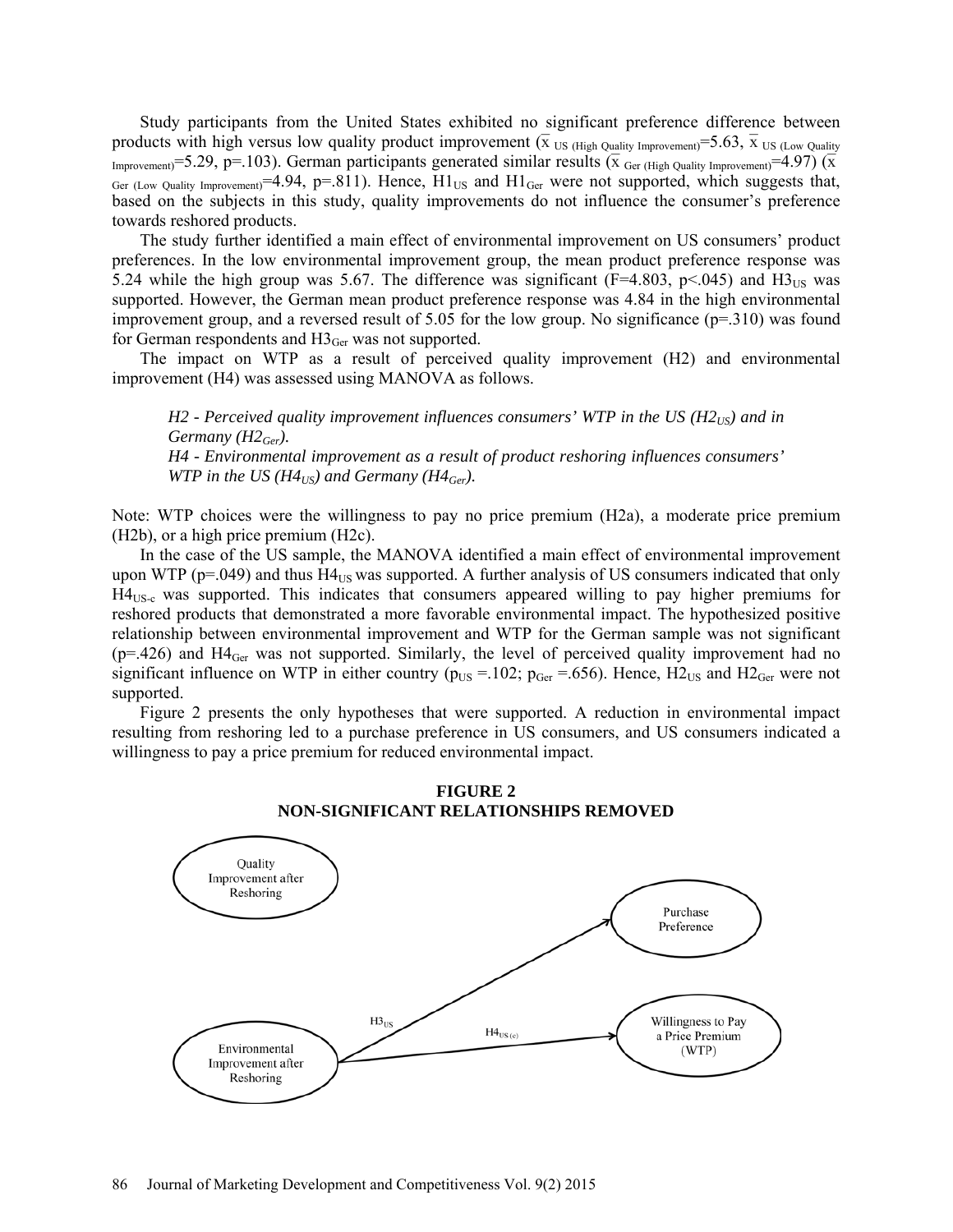## **Moderating Effect of Nationality**

Some inter-country differences occurred in the evaluations of preference and WTP. The combined purchase preference mean for US and German subjects was respectively 5.45 and 4.95 (p<.001). The one case where the data indicated a significant difference was in the willingness to pay a high premium. US consumers were more willing than German consumers to pay a high price premium ( $p<.02$ ).

Detailed t-test analyses of the moderator effect of nationality on preference and WTP in regards to quality improvement and environmentalism were performed and the following observations were statistically significant.

- US consumers' preference for products with high quality improvements was greater than German consumer preference  $(\overline{x})_{\text{US}} = 5.64$ ,  $\overline{x}$  Ger=4.97, p<.002).
- US consumers expressed a greater willingness to not pay a premium for products with high quality improvement than German consumers ( $\bar{x}$  US=5.27,  $\bar{x}$  Ger=5.85, p<.014).

In all other price premium categories with high product improvement, there were no significant differences between US and German consumers. In situations of low quality improvement the following significant differences were observed.

- US consumers' WTP a moderate premium (15%) with low quality improvement was higher than German consumers ( $\overline{x}$  US=3.11,  $\overline{x}$  Ger=2.47, p < 002).
- US consumers' WTP a high premium (20%) for products with low quality improvement was higher than German consumers ( $\bar{x}$  US=2.51,  $\bar{x}$  Ger=1.94, p<.004).

In all other price premium categories with low product improvement, there were no significant differences between US and German consumers.

The following observations regarding environmental improvement were significant.

- US consumers' preference for products associated with high environmental improvement is higher than German consumers ( $\bar{x}$  US=5.67,  $\bar{x}$  Ger=4.82, p<.001).
- US consumers' WTP a moderate premium (15%) for products with high environmental improvement was greater than German consumers' ( $\bar{x}$  US=3.28,  $\bar{x}$  Ger=2.73, p<.013).
- US consumers' WTP a high premium (20%) for products with high environmental improvement was greater than German consumers' ( $\bar{x}$  US=2.78,  $\bar{x}$  Ger=2.12, p<.002).

No other significant differences between US consumers' and German consumers' WTP relative to environmental improvement were observed.

## **DISCUSSION AND IMPLICATIONS**

The objectives of this study were to investigate if product quality and environmental improvements from reshoring actions affected consumers' purchase preference and WTP. The study also investigated the moderating effect of national origin.

Quality improvement had no significant effect on purchase preference or the WTP. Quality seems to be an inherent aspect, and consumers expect a certain quality standard regardless of the country of manufacturing. Voinea and Filip (2011) suggest that twenty-first century consumers address quality by trusting producers to provide products that meet their expectations. The present study presented the foreign plant's production quality as standard, which implies it met consumers' expectations. Therefore, quality might not be considered for the purchase decision, since expectations were generally met regardless of quality improvement.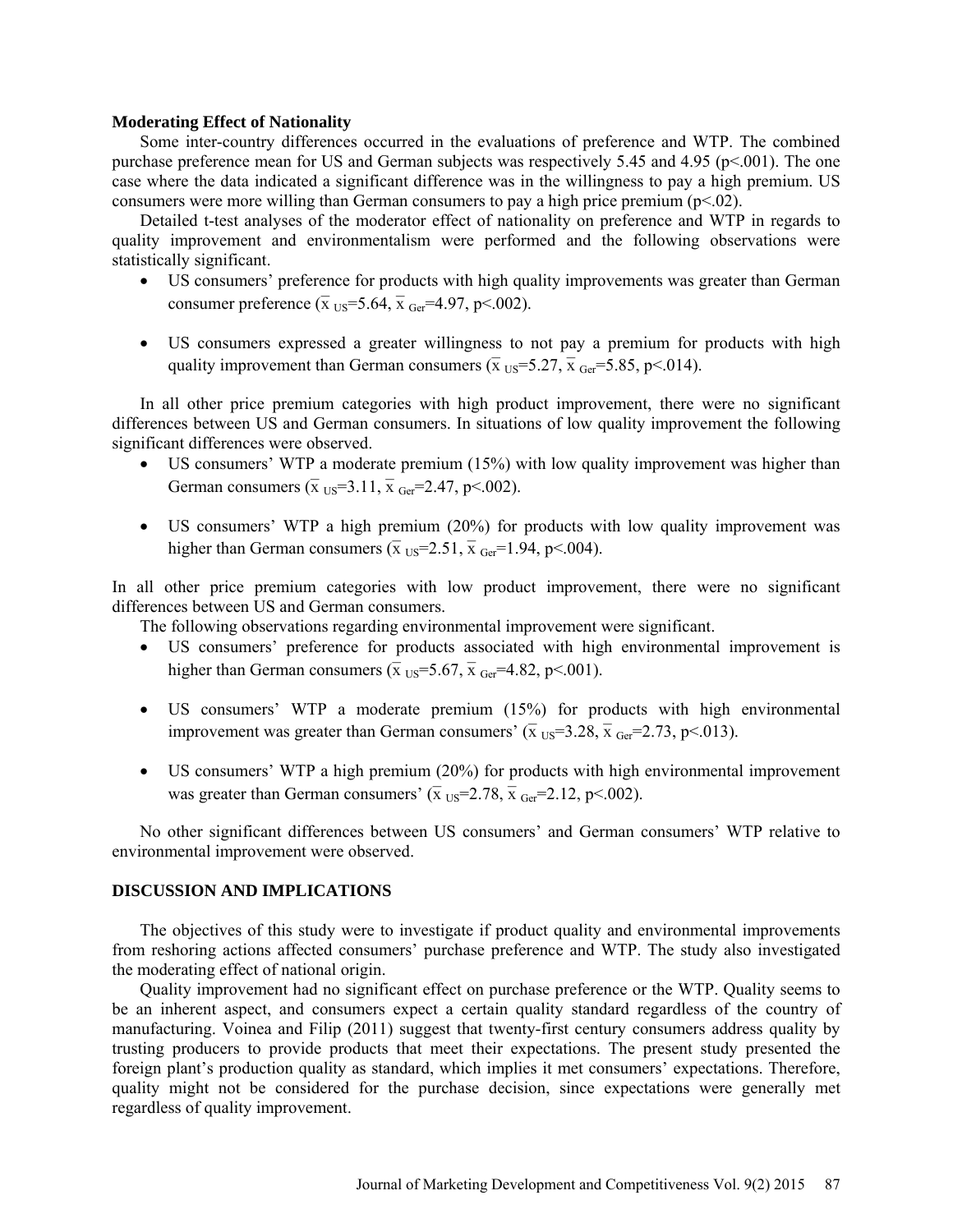However, the results are in conflict with the study of Elliott and Cameron (1994), who found that there is a general preference towards the local product and a strong preference if the locally made product is of superior quality. A possible explanation for the insignificant influence of quality level could be found in the questionnaire phrasing. The Elliott and Cameron (1994) study referred to explicit product categories and named comparable manufacturing countries like Korea, Japan or Brazil. In this study, the scenarios were generically phrased and did not portray comparisons with production in an explicit country like Korea or Japan. Another explanation could be the increased shift of consumer attention towards brands along with the rising importance of a product's country of brand versus its country of manufacture. With the growing influence of globalization and multinational manufacturing strategies, companies focus on marketing the brand instead of the country of manufacture. Currently, a brand name with a strong association to superior product quality has the ability to render the country of manufacturing irrelevant (Aoun, 2012). The current study avoided brand attitudes by phrasing the survey so that it remained brand neutral.

Similar reasons can be named for the contradiction with the Miškolci (2011) study in regards to WTP. The Czech Republic study reported a willingness to pay a moderate premium for food quality improvement. Since this study did not focus on any specific product category, the findings of Miškolci (2011) are not comparable.

Ambivalent results were shown regarding the environmental component of the study. The hypothesis of a positive relationship between the environmental improvement as a result of product reshoring and consumers' preference and WTP was not supported for Germany. Regardless of the treatment level of environmental improvement, German participants agreed somewhat to prefer the reshored product. The mean for the low treatment group was even slightly higher (5.049) than that of the high group (4.842). One interpretation would be that German consumers value even small improvements in regards to the environmental impact of a product and that exaggeration has a negative impact on consumers' purchase behavior.

A study conducted by the Bundesministerium für Umwelt, Naturschutz und Reaktorsicherheit (2010) (BMU) gives some explanation as to why no significance was found in terms of WTP. Even though the concern from young adults for environmental issues increased, one of the in-depth reports BMU reports indicated significant declines in environmental behavior. One of the main barriers is the price aspect of environmentally friendly products. Another study (Bonini & Oppenheim, 2008) supports the theory that price is the largest barrier to buying green products. Especially in regards to more expensive items like televisions, consumers expect a return on the price premium paid for a product. The current study indicates that consumers perceive only small benefits from environmentally friendly products, and the higher premiums of these products to be too high for the benefits received.

These analyses support the hypothesis that, in the US, the environmental improvement from a reshored product has an impact on consumers' willingness to pay a high premium (15-20%). Given the positive relationship between the degrees of environmental impact from the product's reshoring and the consumers' willingness to pay a high premium, it can be concluded that reshoring yields favorable returns.

Partially significant results were identified in the analysis of the impact of the respondent's nationality on the effect of product quality improvements and environmental impact on consumer purchase preference and WTP. Mean consumer product preferences between nationalities in the cases of high product quality improvement and high environmental improvement were significant. No significance was found for WTP in the no premium or moderate premium scenarios. Nationality moderated WTP in the low and high environmental improvement scenarios with a high price premium.

Since there is no consistency in the results, it is difficult to interpret the findings. However, this study support the need for further research of cross-national differences in the concerning the impact of product quality improvements and the environmental footprint of a product.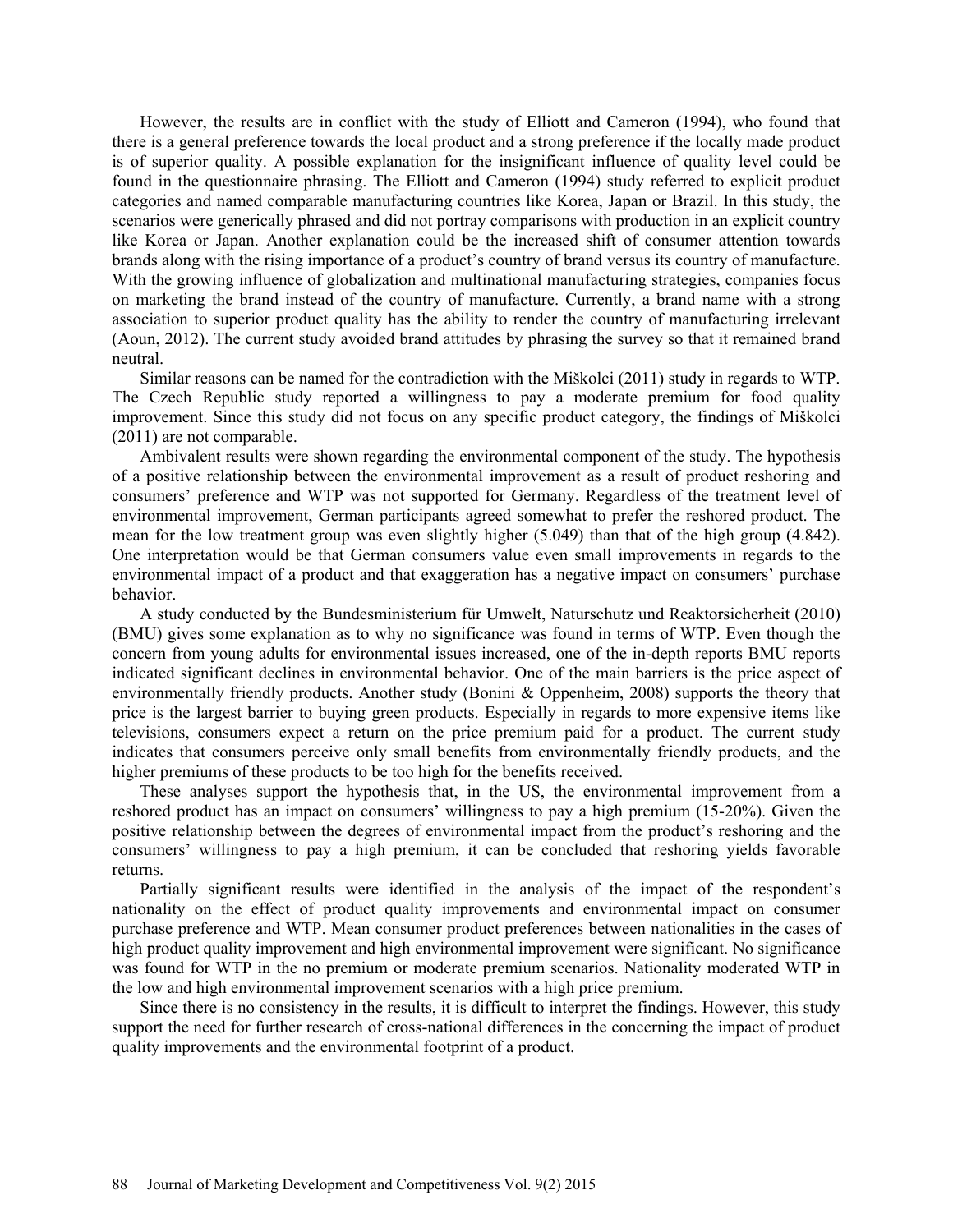## **LIMITATIONS AND FUTURE RESEARCH**

The purpose of this study was to examine the effects of product quality and environmental impact as a result of reshoring on the consumers' purchase preferences and willingness to pay a price premium. Some theoretically sound hypotheses were supported yet many were not. The lack of hypothesis support may be due to limitations of the study.

The limitations of this study may have contributed to the fact that there were few significant results. Perhaps the most important limitation was from the generically phrased scenarios. Also, given that no specific product category was identified, the degree of the consumers' product involvement was more than likely low. Future researchers should examine whether consumers' perceptions of the product's quality and environmental impacts differ for specific product categories. This may help marketers to understand whether the product category moderates the reshoring effect.

A limitation of the methodology was the student sample. Therefore, it is not definite whether or not the results of this analysis are representative and whether or not the findings are generalizable. As stated earlier, this limitation could be the reason for the insignificant results. Finally, the study is limited to the comparison of only two industrial nations, US and Germany. The conclusions based on the analysis cannot be generalized regarding differing nationalities.

A further starting point for future research can be found in the significant positive effect of environmental improvement on US consumers' willingness to pay a high price premium. A possible extension would be to test defined environmental aspects.

## **REFERENCES**

Accenture (Ed.) (2011), "Manufacturing's Secret Shift. Gaining Competitive Advantage by Getting Closer to the Customer," Retrieved from http://www.accenture.com/

SiteCollectionDocuments/PDF/Accenture\_Manufacturings\_Secret\_Shift.pdf.

- Al-Sulaiti, K.I. & Michael, J.B. (1998). Country of origin effects: A literature review. *Marketing Intelligence and Planning* 16 (3), 150–199.
- Amyx, D.A., DeJong, P.F., Xiaohua, L., Chakraborty, G. & Wiener, J.L. (1994). Influencers of purchase intentions for ecologically safe products. An exploratory study. Proceedings from *AMA Winter Educators' Conference.* 341–347. Chicago: AMA.
- Aoun, K. (2012). *The Evolution of the Country of Origin Effect in the Era of Globalization*. Faculte de Gestion et de Management. Beyrouth, FR: Universite Saint-Joseph de Beyrouth.
- Aron, R. & Singh, J.V. (2005). Getting off-shoring right. *Harvard Business Review* 83 (12), 135–154.
- Berdine, M., Parrish, E., Cassill, N. & Oxenham, W. (2008). Measuring the Competitive Advantage of the US Textile and Apparel Industry. *Industry Studies Conference Paper*.
- Bonini, S.M.J., Hintz, G. & Mendonca, L.T. (2008). Addressing consumer concerns about climate change. *The McKinsey Quarterly* (March).
- Bonini, S. & Oppenheim, J. (2008). Cultivating the Green Consumer. *Stanford Social Innovation Review* (Fall).
- Borgmann, C., Klostermeyer, A. & Lüdicke, T. (2000). Strategische und organisatorische Erfolgsmuster der Herstellung von Einfachprodukten am Standort Deutschland. In Klaus Schmierl (Ed.), *Intelligente Produktion einfacher Produkte am Standort Deutschland*. Frankfurt: Campus Verlag, pp. 61–95. Retrieved from http://www.isf-muenchen.de/pdf/isf-archiv/2000-schmierl-intelligenteproduktion.pdf.
- "Bundesministerium für Umwelt, Naturschutz und Reaktorsicherheit" (2010). Umweltbewusstsein in Deutschland (2010) – Ergebnisse einer repräsentativen Bevölkerungsumfrage. Berlin: BMU.
- Cadarso, M., López, L., Gómez, N. & Tobarra, M. (2010). CO2 emissions of international freight transport and off-shoring: Measurement and allocation. *Ecological Economics* 69 (8), 1682–1694.
- Dachs, B., Kinkel, A. & Waser, B. (2006). Off-shoring of production a European perspective. in *Bulletin European Manufacturing Survey*. 2nd ed. Fraunhofer ISI. Retrieved from http://isi.fraunhofer.de/isi-de/publ/download/isi06a03/off-shoring.pdf.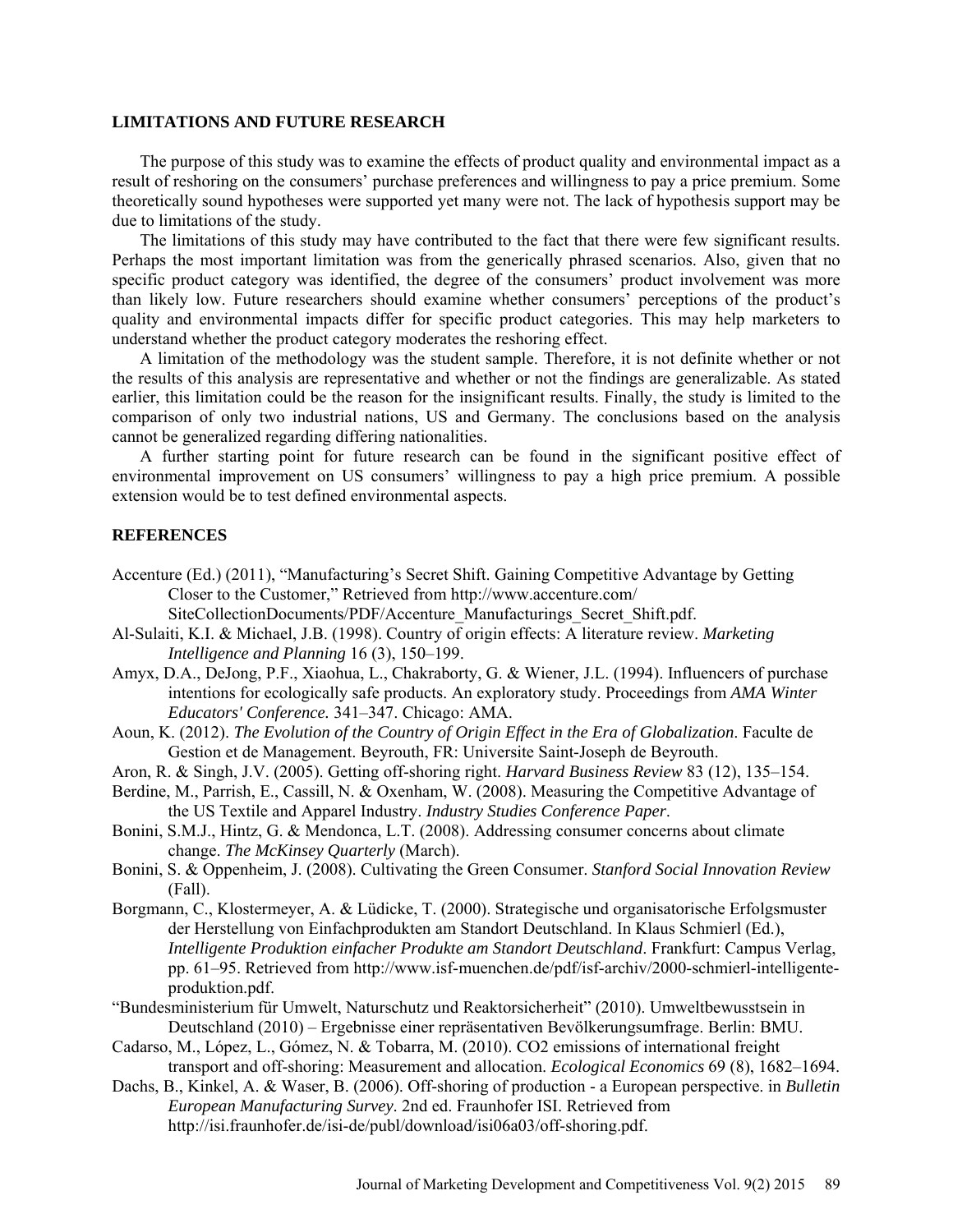- Datta, A. & Christoffersen, S. (2005). Production costs, scale economies, and technical change in US textile and apparel industries. *Atlantic Economic Journal* 33 (2), 201–213.
- Desai, A., Nassar, N. & Chertow, M. (2012). American Seams: An Exploration of Hybrid Fast Fashion and Domestic Manufacturing Models in Relocalised Apparel Production. *Journal of Corporate Citizenship* (45), 53–78.
- Elliott, G.R. & Cameron, R.C. (1994). Consumer Perception of Product Quality and the Country of origin Effect. *Journal of International Marketing* 2 (2), 49–62.
- Ellram, L.M., Tatem, W.L. & Petersen, K.J. (2013). Off-shoring and reshoring. An update on the manufacturing location decision. *Journal of Supply Chain Management* 49 (2), 14–22.
- Fine, C. (2013). Intelli-sourcing to replace off-shoring as supply chain transparency increases. *Journal of Supply Chain Management* (49), 6–7.
- Fishman, C. (2012). GE, a pioneer of outsourcing, is bringing American manufacturing back to life. *Quartz* (November 30, 2012). Retrieved from http://qz.com/32575/ge-a-pioneer-of-outsourcingis-bringing-american-manufacturing-back-to-life/.
- Fratocchi, L., Barbieri, P., Di Mauro, C., Nassimbeni, G. & Vignoli, M. (2013). Manufacturing Back-Reshoring - An Exploratory Approach for Hypotheses Development. *Entrepreneurship, innovation and the engine of growth* 2013.
- Garvin, D.A. (1984). What Does 'Product Quality' Really Mean?. *Sloan Management Review* October 15, 1984. Retrieved from<http://www.oqrm.org/English/> What does product quality really means.pdf.
- Gray, J.V., Skowronski, K., Esenduran, G. & Rungtusanatham, M.J. (2013). The reshoring phenomenon. What supply chain academics ought to know and should do. *Journal of Supply Chain Management* 49 (2), 27–33.
- Gürhan-Canli, Z. & Maheswaran, D. (2000). Cultural variations in country of origin effects. *Journal of Marketing Research* 37 (3), 309–317.
- Hofstede, G. (1980), *Culture's Consequences: International Differences in Work-Related Values*, Beverly Hills, CA: Sage Publications.
- Hofstede, G. & Bond, M.H. (1988). The Confucius Connection: From Cultural Roots to Economic Growth. *Organizational Dynamics* 16 (4), 5–21.
- Kaynak, E. & Kara, A. (2002). Consumer perceptions of foreign products: An analysis of product-country images and ethnocentrism. *European Journal of Marketing* 36 (7/8), 928–949.
- Kinkel, S. & Maloca, S. (2009a). Production relocation and repatriation in times of crisis. in *Modernisierung der Produktion* 52 Edited by Fraunhofer ISI. Fraunhofer ISI: Karlsruhe. Retrieved from http://www.isi.fraunhofer.de/isi-media/docs/i/en/pi-mitteilungen-en/PI52\_e.pdf.
- Kinnear, T.C. & Taylor, J.R. (1973). The Effect of Ecological Concern On Brand Perception. *Journal of Marketing Research* 10 (May), 191-197.
- Klein, J.G., Ettenson, R. & Morris, M.D. (1998). The Animosity of Model of Foreign Product Purchase: An Empirical Test in the People's Republic of China. *Journal of Marketing* 62 (January), 89-100.
- Leibl, P., Nischler, C., Morefield, R. & Pfeiffer, R. (2009). An Analysis of Off-shoring Manufacturing to Reduce Costs. *Journal of Business and Behavioral Sciences* 21 (1), 130–138.
- Li, Z.G. L., Murray, W. & Scott, D. (2000). Global Sourcing, Multiple Country of origin Facets, and Consumer Reactions. *Journal of Business Research* 47 (2), 121–133.
- Maheswaran, D. (1994). Country of origin as a stereotype: effects of consumer expertise and attribute strength on product evaluations. *Journal of Consumer Research* 21 (September) 354–365.
- Malhotra, N.K., Agarwal, J. & Peterson, M. (1996). Methodological issues in cross-cultural marketing research: A state-of-the-art review. *International Marketing Review* 13 (5), 7–43.
- Miškolci, S. (2011). Consumer preferences and willingness to pay for the health aspects of food. *Acta univ. agric. et silvic*. Mendel. Brun. LIX (4), pp. 167–176. Retrieved from
	- [http://www.mendelu.cz/dok\\_server/slozka.pl?id=51329;download=79948.](http://www.mendelu.cz/dok_server/slozka.pl?id=51329;download=79948)
- Murphy, P.E. & Laczniak, G.R. (1991). Fostering Ethical Marketing Decisions. *Journal of Business Ethics* 10 (4), 259-271.